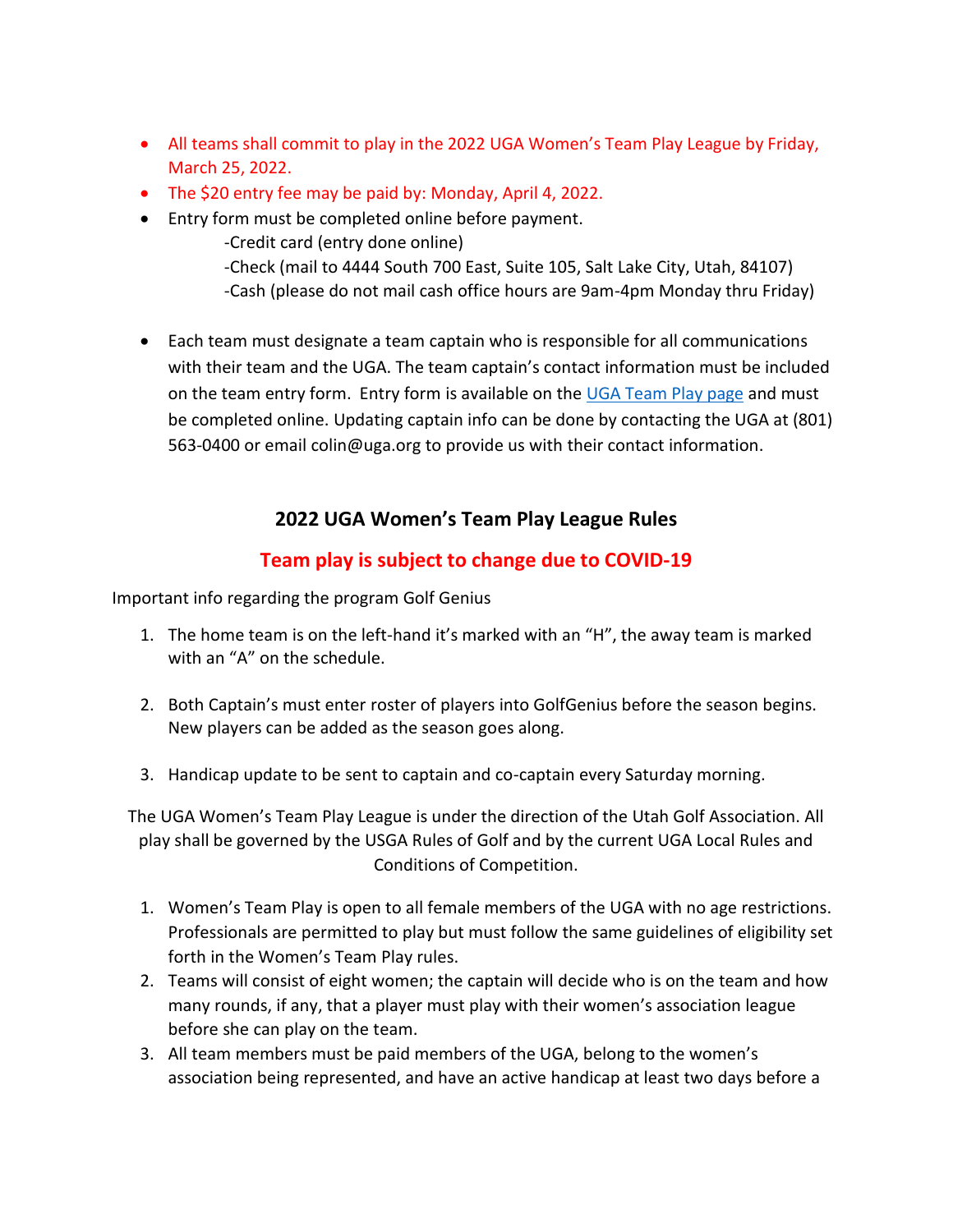match begins. The entire team is subject to disqualification if all players are not paid members of the UGA.

- 4. A player may not play on more than one team belonging to the UGA Women's Team Play League during the season.
	- a. The private club league is not governed by the UGA, thus players are eligible to play in in both leagues.
- 5. A club may have more than one team participate in the league. However, the team rosters are not interchangeable, and a player must choose if she will play on her club's A or B team before the season starts. A player is not considered to have joined a team until they play in a match.

#### **Scheduling**

- 6. All regular season matches must be completed by **Monday, September 5, 2022**.
- 7. A scheduled match should not be postponed because of minor weather problems. If serious weather is likely, the home team captain is urged to reschedule the match in as far in advance as possible.

#### **Play**

- 8. The visiting team captain is responsible for contacting the home team captain two days prior to the match to confirm the schedule and roster.
	- a. Home teams (not the host club) are responsible for printing scorecards.
- 9. The home team captain is responsible for printing and distributing any local rules that will be effect for the match.
	- a. Local rules will NOT be in effect if this is not completed BEFORE the match takes place.
- 10. Playing positions shall be determined by course handicap.
- 11. The order of play will be determined by the four-ball match, not the individual matches.
- 12. The home team will have the honour on the first tee.
- 13. The matches should tee off in the following order:
	- i. 1<sup>st</sup> and 2<sup>nd</sup> players from both teams
	- ii. 3<sup>rd</sup> and 4<sup>th</sup> players from both teams
	- iii. 5<sup>th</sup> and 6<sup>th</sup> players from both teams
	- iv. 7<sup>th</sup> and 8<sup>th</sup> players from both teams
- 14. Any changes to the playing order must be agreed on by both captains, otherwise no changes can be made.
- 15. If a team member is unable to continue play due to illness or an emergency prior to the completion of the first nine holes, she will lose the front nine, back nine, and total of her individual match. If she falls ill or needs to leave due to an emergency during the second nine holes, she will keep all points earned in the first nine, but she will forfeit the back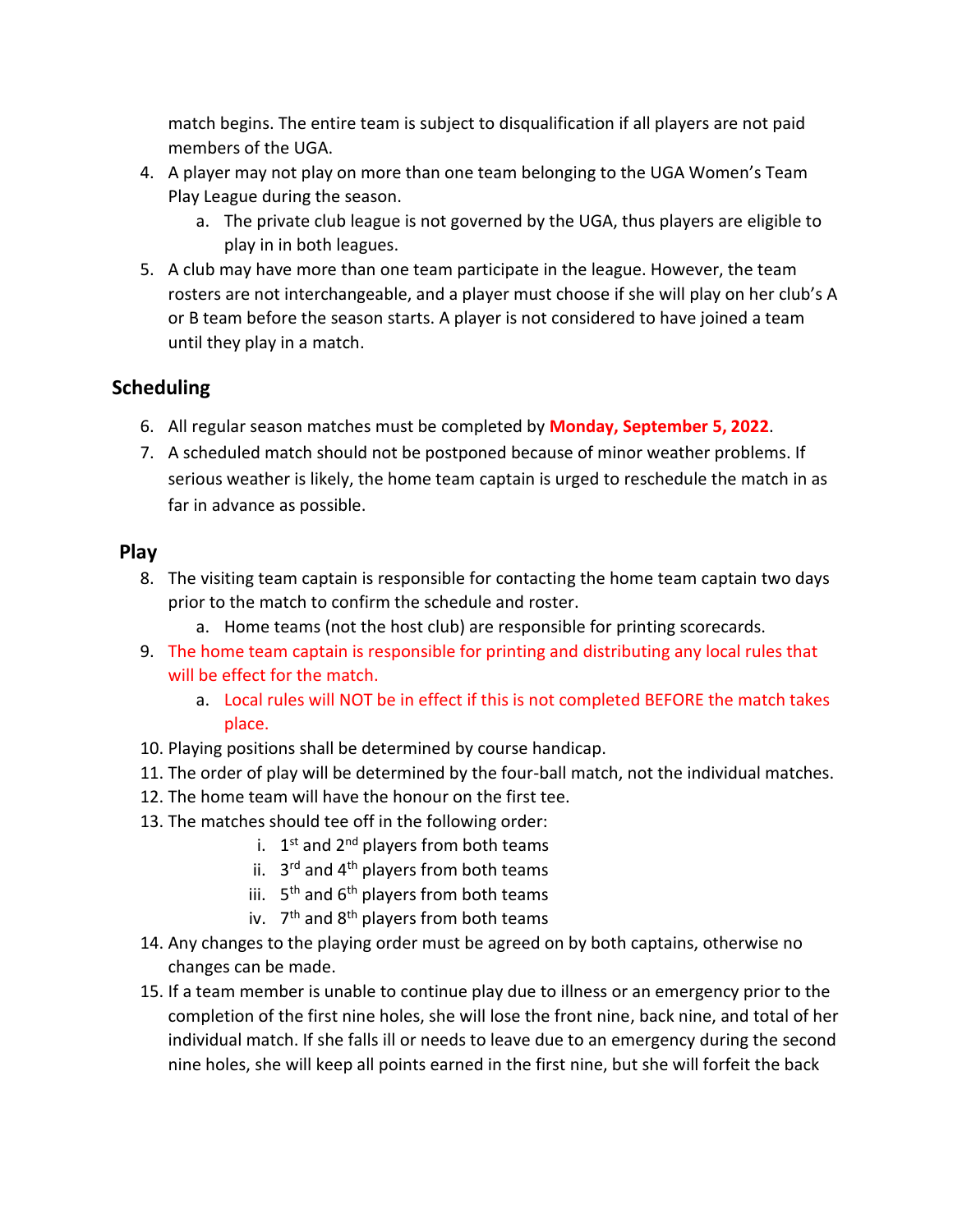nine and total of her individual match. Her partner will still represent their team and compete against their opponents in the four-ball match.

- 16. Handicap update to be sent to captain and co-captain every Saturday morning.
- 17. If the course condition is unplayable due to extenuating circumstances, a team may designate another site to host its home matches. The site and extenuating circumstances must be approved by the UGA. Regarding pace of play, Rule 6-7. Undue Delay; Slow Play states, "The player must play without undue delay and in accordance with any pace of play guidelines that the *Committee* may establish. Between completion of a hole and playing from the next *teeing ground*, the player must not unduly delay play."
	- a. The UGA will be the arbiter of any disagreements on Rules and forfeits.
- 18. In accordance with the Rules of Golf, partners can confer about play of a hole, give advice, and discuss concessions freely. Refer to the rules for specific examples pertaining to four-ball matches with concurrent singles matches.
- 19. In accordance with the Rules of Golf, there is no right to play two balls when a player is uncertain about the right procedure. Instead, the players in a match may agree how to decide a rules issue amongst themselves. If no agreement can be made, players are allowed to protect their rights by requesting for a ruling in time. For more information, please see Rule 20.1b in the Rules of Golf.
- 20. For all UGA Women's Team Play matches, Model Local Rule E-5 (Alternative to Stroke and Distance for Lost Ball or Ball Out of Bounds) will be in effect. For more information, [CLICK HERE.](https://www.usga.org/content/usga/home-page/rules-hub/rules-modernization/major-changes/golfs-new-rules-stroke-and-distance.html)

## **Scoring**

- 21. Each foursome will play for 9 points:
	- a. Example:
		- i. Player 1 from Team A plays Player 1 from Team B
		- ii. Player 2 from Team A plays Player 2 from Team B
		- iii. Players 1 and 2 from Team A play Players 1 and 2 from Team B
			- a. In each match the front nine is worth 1 point, the back nine is worth 1 point, and the total 18 is worth 1 point.
- 22. All players should write their scores on their scorecard for handicapping purposes. On any hole that a player starts, but does not finish, she should record the score she most likely would have made or her ESC score, whichever is LOWER. If a player does not start the play of a hole, her score should be recorded as par plus any handicap strokes.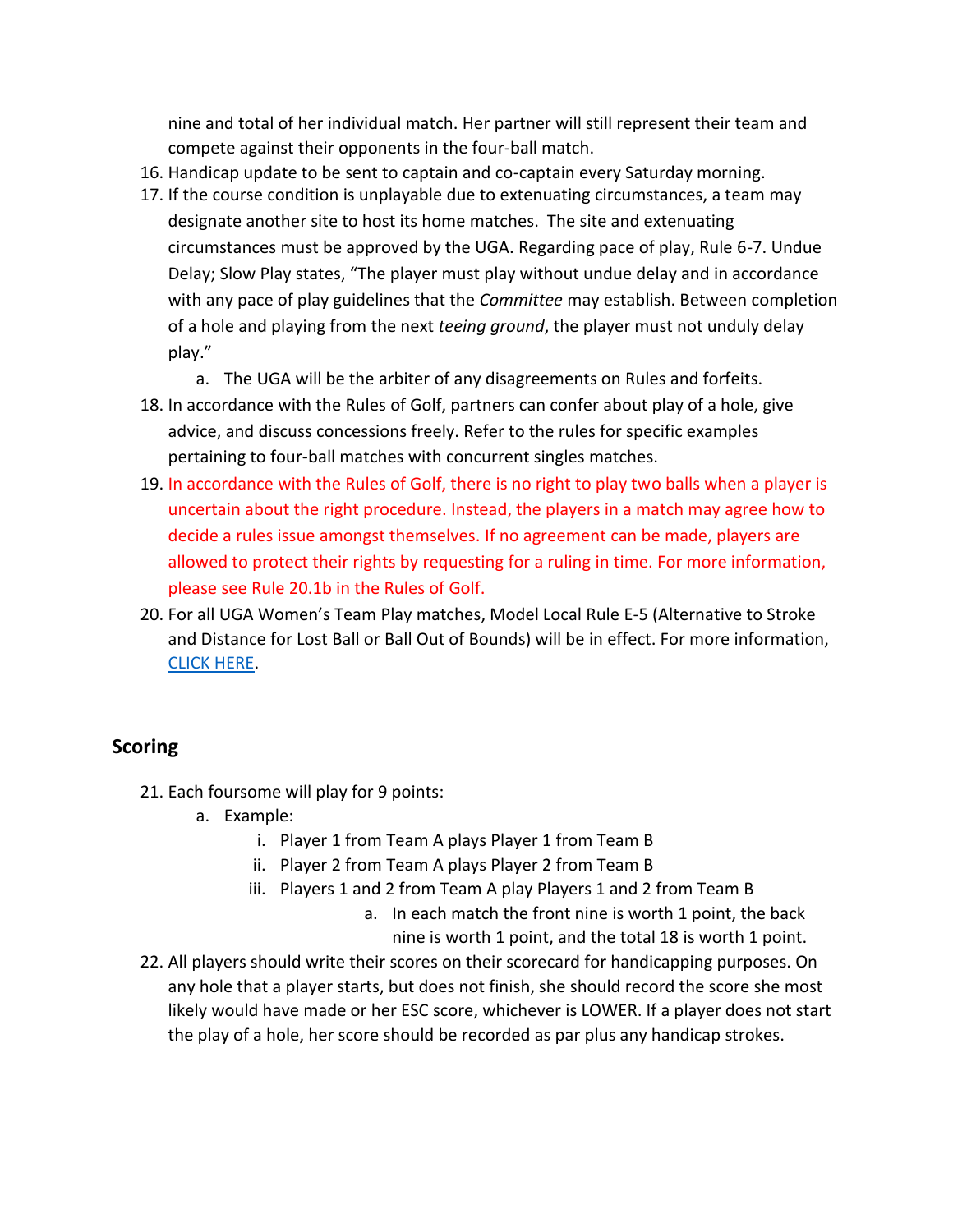- 23. The *winning* team captain will be responsible for posting *the results of the match* online. If she neglects to do so within seven calendar days of the completed match, the *winning* team's points may be forfeited.
- 24. *Each team captain* is responsible for *posting their teams scores to GHIN*.
- 25. A UGA Women's Team Play match is closed once both team captains agree on the overall match results, and they are posted online.

#### **Forfeits**

- 26. A match is considered a forfeit if a team fails to have at least *seven* players.
- 27. If a team only fields *seven* players, the position of the absent player will be as follows: if a team is unable to fill the final spot prior to the home captain making the cards for the match the forfeiting player will be put into the  $8<sup>th</sup>$  position. If a team loses a player after the cards have already been made, that player's position will be the forfeited position.
- 28. Forfeits should be avoided at all costs, but if one happens, the team forfeiting will receive no points for that match. The winning team will be awarded their average number of points per match for that match at the conclusion of the season.
- 29. As stated in Rule 17, the UGA will be the arbitrator of any disagreements about the Rules and forfeits.
- 30. Information about forfeits needs to be emailed to colin@uga.org.

## **Playoffs**

- 31. The UGA will no longer schedule semifinal playoff matches. Captains of playoff teams are responsible for scheduling dates, times, and *neutral* locations of matches.
- 32. The playoff bracket will consist of four teams competing in a single elimination playoff. The winner from each division will advance to the playoffs with the remaining playoff spots being selected by the committee based upon the following in the order they appear:
	- a. Winning percentage.
	- b. Average points per match (excluding forfeits and 9-hole matches)
	- c. Head-to-head record (first by wins, then by points)
- 33. The semifinals will feature the winners of each division against the runners-up from the opposite division. Winners of those matches will advance to the finals.
- 34. Playoff scheduling windows will be determined by the UGA.
- 35. A player must play in at least one match during the regular season to be eligible to play in any playoff rounds.
- 36. All playoff rounds will be played at neutral courses on tees selected by the UGA. (Semifinal matches locations will be selected and agreed upon by participating team captains)